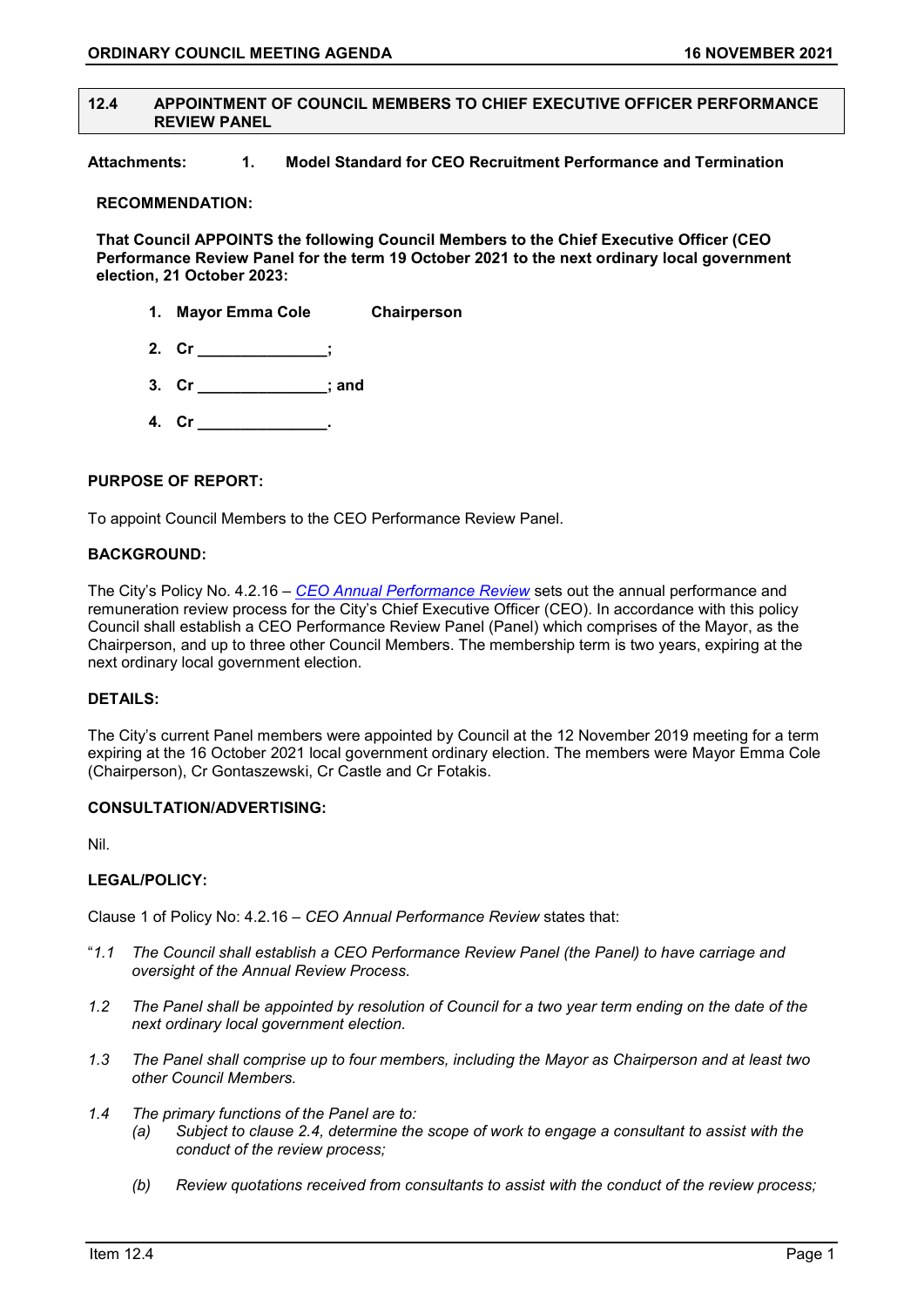- *(c) Provide a recommendation to Council on the appointment of a suitable consultant to assist with the conduct of the review process;*
- *(d) Manage the consultant appointed by Council;*
- *(e) Review the results of the performance review process and remuneration review and provide a recommendation to Council on the same; and*
- *(f) Discuss possible KPIs and measurements with the CEO for reporting to Council arising from the performance review process."*

Section 5.39B *Adoption of model standards* requires a local government to prepare and adopt (by absolute majority) standards to be observed by the local government for CEO recruitment, performance and termination. These standards must incorporate the standards prescribed in regulation. Council adopted CEO Standards (Attachment 1) at its 23 March 2021 meeting.

# **RISK MANAGEMENT IMPLICATIONS:**

Low: Appointment of Council Members to the Panel will ensure the CEO's annual review process is conducted in accordance with Policy No. 4.2.16.

# **STRATEGIC IMPLICATIONS:**

This is in keeping with the City's *Strategic Community Plan 2018-2028*:

## Innovative and Accountable

*We are open and accountable to an engaged community.*

*Our community is aware of what we are doing and how we are meeting our goals.*

## **SUSTAINABILITY IMPLICATIONS:**

This does not contribute to any environmental sustainability outcomes. This action/activity is environmentally neutral.

## **PUBLIC HEALTH IMPLICATIONS:**

This does not contribute to any priority health outcomes of the City's *Public Health Plan 2020-2025*.

## **FINANCIAL/BUDGET IMPLICATIONS:**

Nil.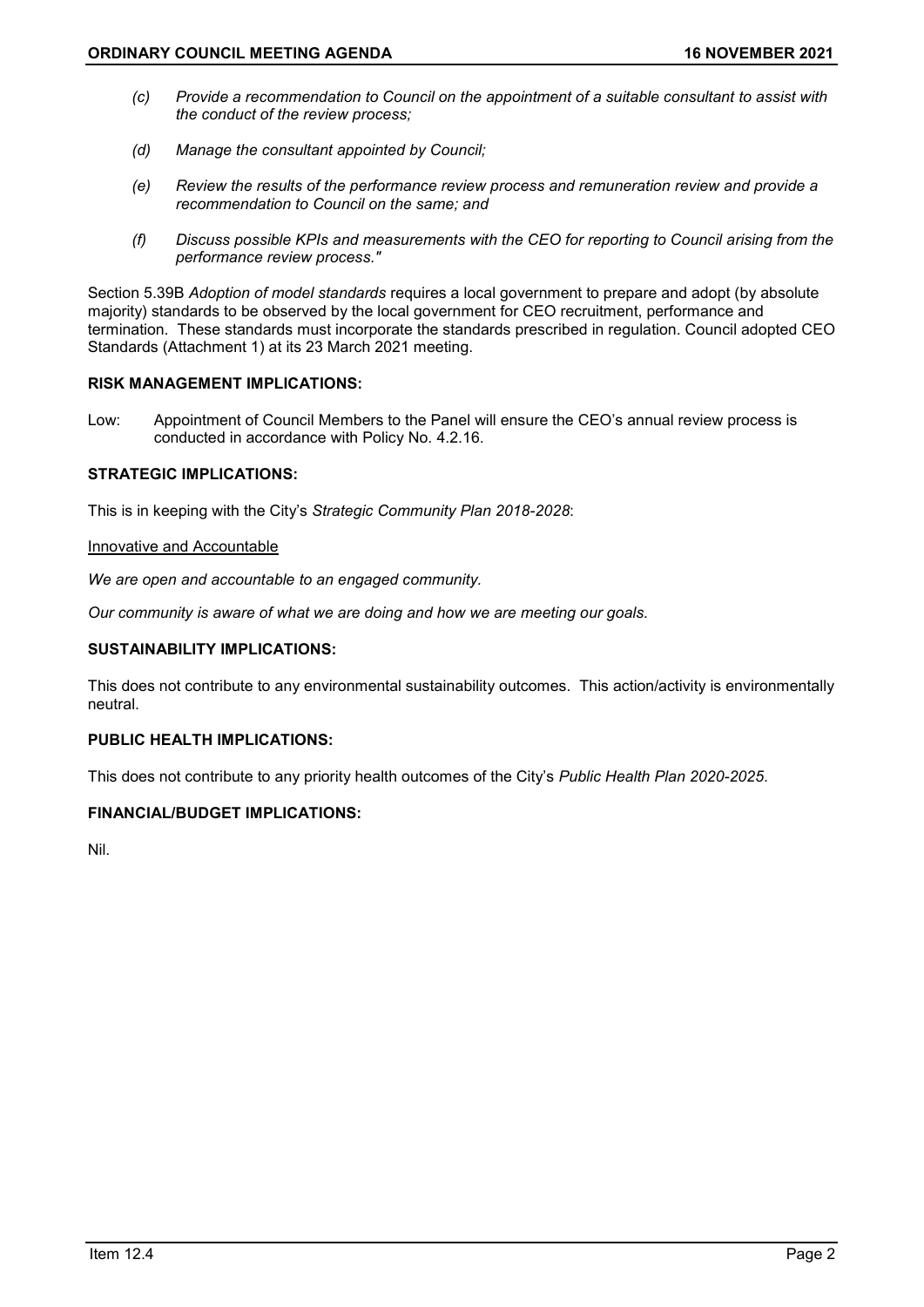# **MODEL STANDARD FOR CEO RECRUITMENT, PERFORMANCE AND CITY OF VINCENT AND TERMINATION**



## **Division 1 - Preliminary provisions**

#### $\mathbf{1}$ **Citation**

These are the City of Vincent's Standards for CEO Recruitment, Performance and Termination.

#### $2.$ **Terms used**

 $(1)$ In these standards -

Act means the Local Government Act 1995:

additional performance criteria means performance criteria agreed by the local government and the CEO under clause 16(1)(b);

applicant means a person who submits an application to the local government for the position of CEO;

contract of employment means the written contract, as referred to in section 5.39 of the Act, that governs the employment of the CEO;

contractual performance criteria means the performance criteria specified in the CEO's contract of employment as referred to in section 5.39(3)(b) of the Act;

job description form means the job description form for the position of CEO approved by the local government under clause 5(2);

local government means the City of Vincent;

selection criteria means the selection criteria for the position of CEO determined by the local government under clause 5(1) and set out in the job description form;

selection panel means the selection panel established by the local government under clause 8 for the employment of a person in the position of CEO.

 $(2)$ Other terms used in these standards that are also used in the Act have the same meaning as they have in the Act, unless the contrary intention appears.

## Division 2 - Standards for recruitment of CEOs

#### **Overview of Division** 3.

This Division sets out standards to be observed by the local government in relation to the recruitment of CEOs.

#### 4. **Application of Division**

- $(1)$ Except as provided in subclause (2), this Division applies to any recruitment and selection process carried out by the local government for the employment of a person in the position of CEO.
- $(2)$ This Division does not apply -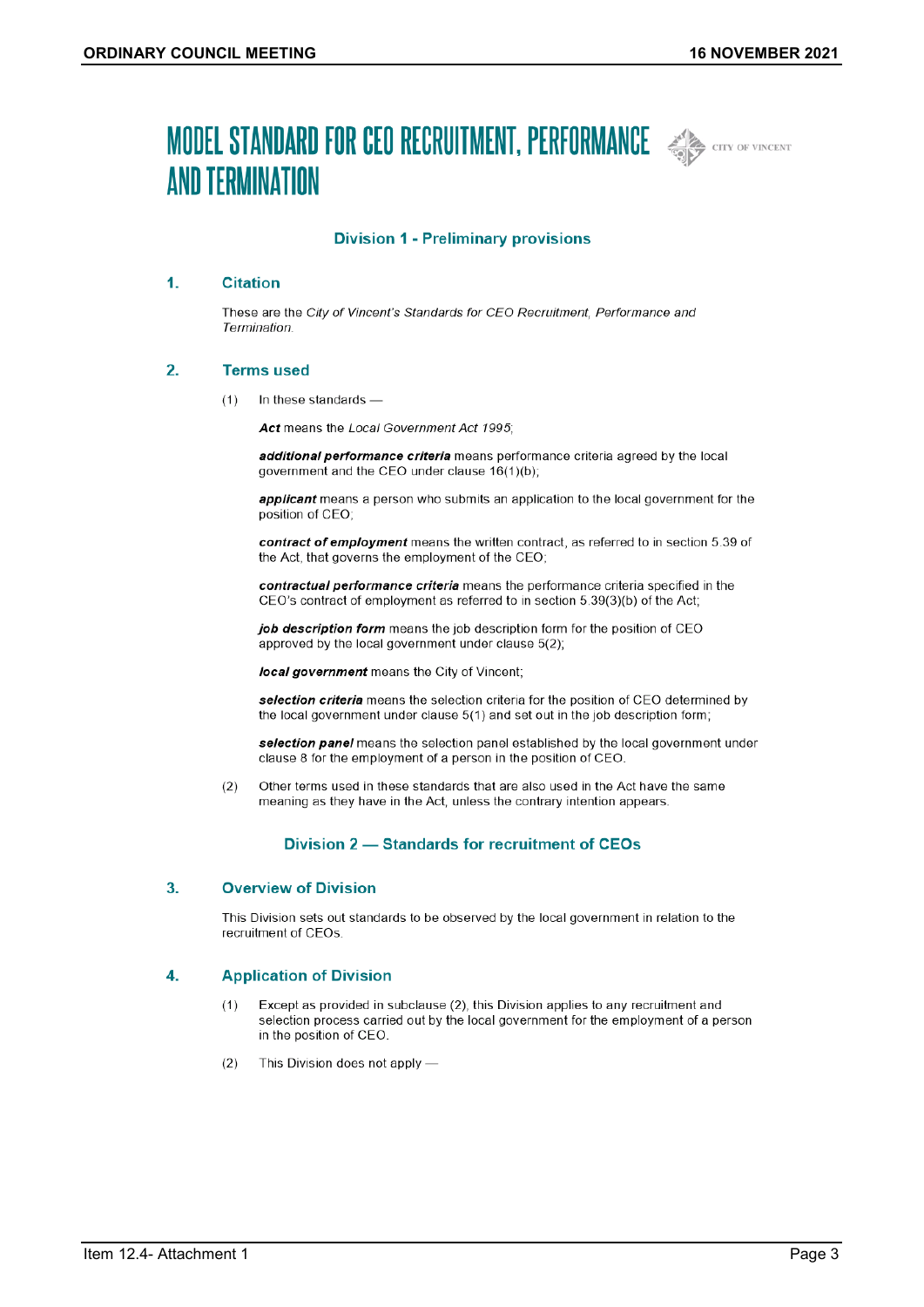- if it is proposed that the position of CEO be filled by a person in a class  $(a)$ prescribed for the purposes of section 5.36(5A) of the Act; or
- in relation to a renewal of the CEO's contract of employment, except in the  $(b)$ circumstances referred to in clause 13(2).

#### 5. Determination of selection criteria and approval of job description form

- The local government must determine the selection criteria for the position of CEO.  $(1)$ based on the local government's consideration of the knowledge, experience, qualifications and skills necessary to effectively perform the duties and responsibilities of the position of CEO of the local government.
- $(2)$ The local government must, by resolution of an absolute majority of the council, approve a job description form for the position of CEO which sets out -
	- $(a)$ the duties and responsibilities of the position; and
	- $(b)$ the selection criteria for the position determined in accordance with subclause (1).

#### 6. **Advertising requirements**

- If the position of CEO is vacant, the local government must ensure it complies with  $(1)$ section 5.36(4) of the Act and the Local Government (Administration) Regulations 1996 regulation 18A
- $(2)$ If clause 13 applies, the local government must advertise the position of CEO in the manner referred to in the Local Government (Administration) Regulations 1996 regulation 18A as if the position was vacant.

#### 7. Job description form to be made available by local government

If a person requests the local government to provide to the person a copy of the job description form, the local government must

- inform the person of the website address referred to in the Local Government  $(a)$ (Administration) Regulations 1996 regulation 18A(2)(da); or
- if the person advises the local government that the person is unable to access  $(b)$ that website address
	- $(i)$ email a copy of the job description form to an email address provided by the person; or
	- $(ii)$ mail a copy of the job description form to a postal address provided by the person.

#### 8. Establishment of selection panel for employment of CEO

In this clause - $(1)$ 

independent person means a person other than any of the following -

- a council member;  $(a)$
- $(b)$ an employee of the local government;
- a human resources consultant engaged by the local government.  $(c)$
- The local government must establish a selection panel to conduct the recruitment and  $(2)$ selection process for the employment of a person in the position of CEO.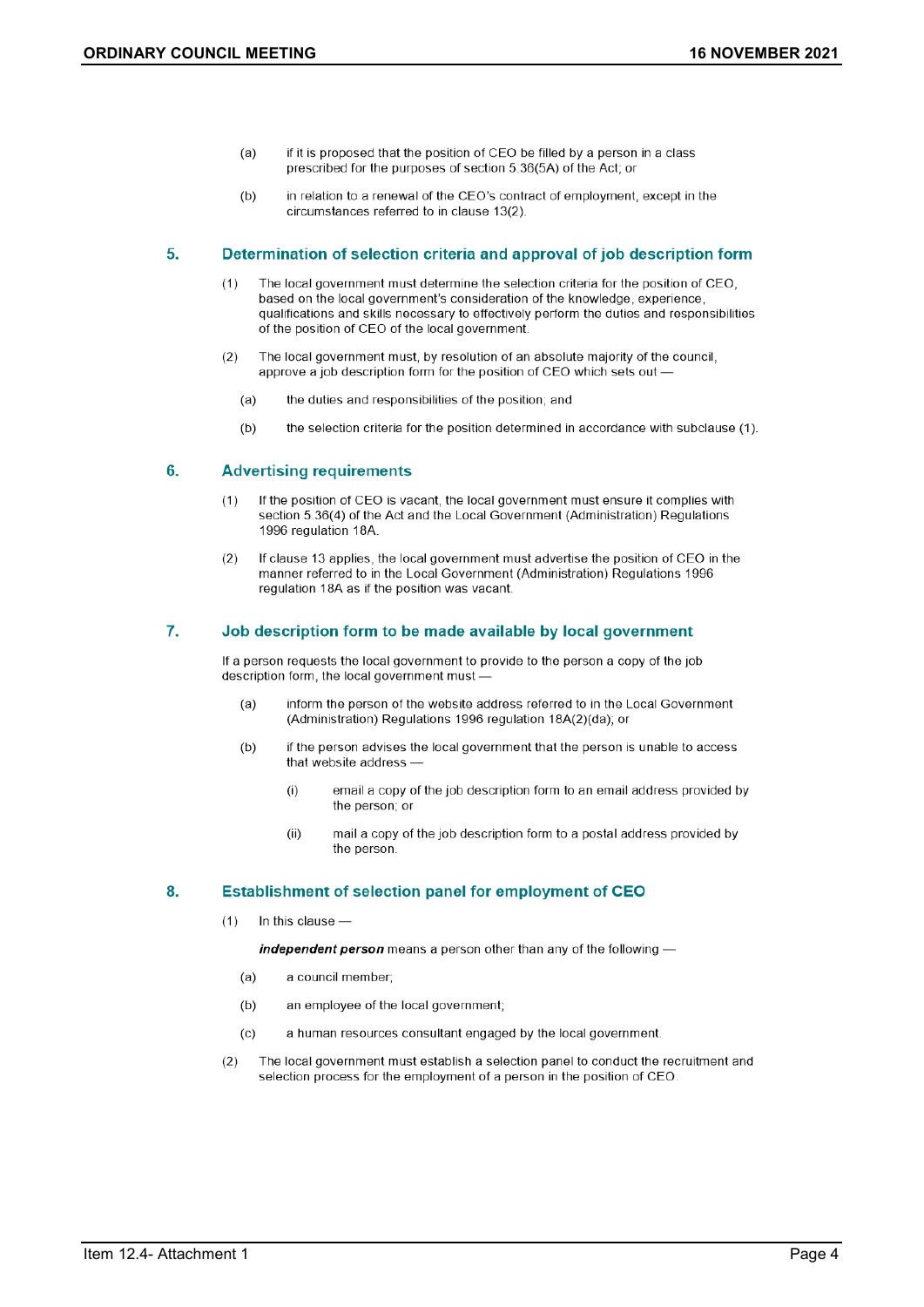- The selection panel must comprise - $(3)$ 
	- $(a)$ council members (the number of which must be determined by the local government); and
	- at least 1 independent person.  $(b)$

#### $9.$ **Recommendation by selection panel**

- $(1)$ Each applicant's knowledge, experience, qualifications and skills must be assessed against the selection criteria by or on behalf of the selection panel.
- $(2)$ Following the assessment referred to in subclause (1), the selection panel must provide to the local government -
	- $(a)$ a summary of the selection panel's assessment of each applicant; and
	- unless subclause (3) applies, the selection panel's recommendation as to which  $(b)$ applicant or applicants are suitable to be employed in the position of CEO.
- $(3)$ If the selection panel considers that none of the applicants are suitable to be employed in the position of CEO, the selection panel must recommend to the local government
	- that a new recruitment and selection process for the position be carried out in  $(a)$ accordance with these standards; and
	- the changes (if any) that the selection panel considers should be made to the  $(b)$ duties and responsibilities of the position or the selection criteria.
- $(4)$ The selection panel must act under subclauses (1), (2) and (3) -
	- $(a)$ in an impartial and transparent manner; and
	- in accordance with the principles set out in section 5.40 of the Act.  $(b)$
- $(5)$ The selection panel must not recommend an applicant to the local government under subclause (2)(b) unless the selection panel has
	- $(a)$ assessed the applicant as having demonstrated that the applicant's knowledge, experience, qualifications and skills meet the selection criteria; and
	- $(b)$ verified any academic, or other tertiary level, qualifications the applicant claims to hold; and
	- whether by contacting referees provided by the applicant or making any other  $(c)$ inquiries the selection panel considers appropriate, verified the applicant's character, work history, skills, performance and any other claims made by the applicant.
- The local government must have regard to, but is not bound to accept, a  $(6)$ recommendation made by the selection panel under this clause.

#### 10. Application of cl. 5 where new process carried out

- $(1)$ This clause applies if the local government accepts a recommendation by the selection panel under clause 9(3)(a) that a new recruitment and selection process for the position of CEO be carried out in accordance with these standards.
- $(2)$ Unless the local government considers that changes should be made to the duties and responsibilities of the position or the selection criteria -
	- $(a)$ clause 5 does not apply to the new recruitment and selection process; and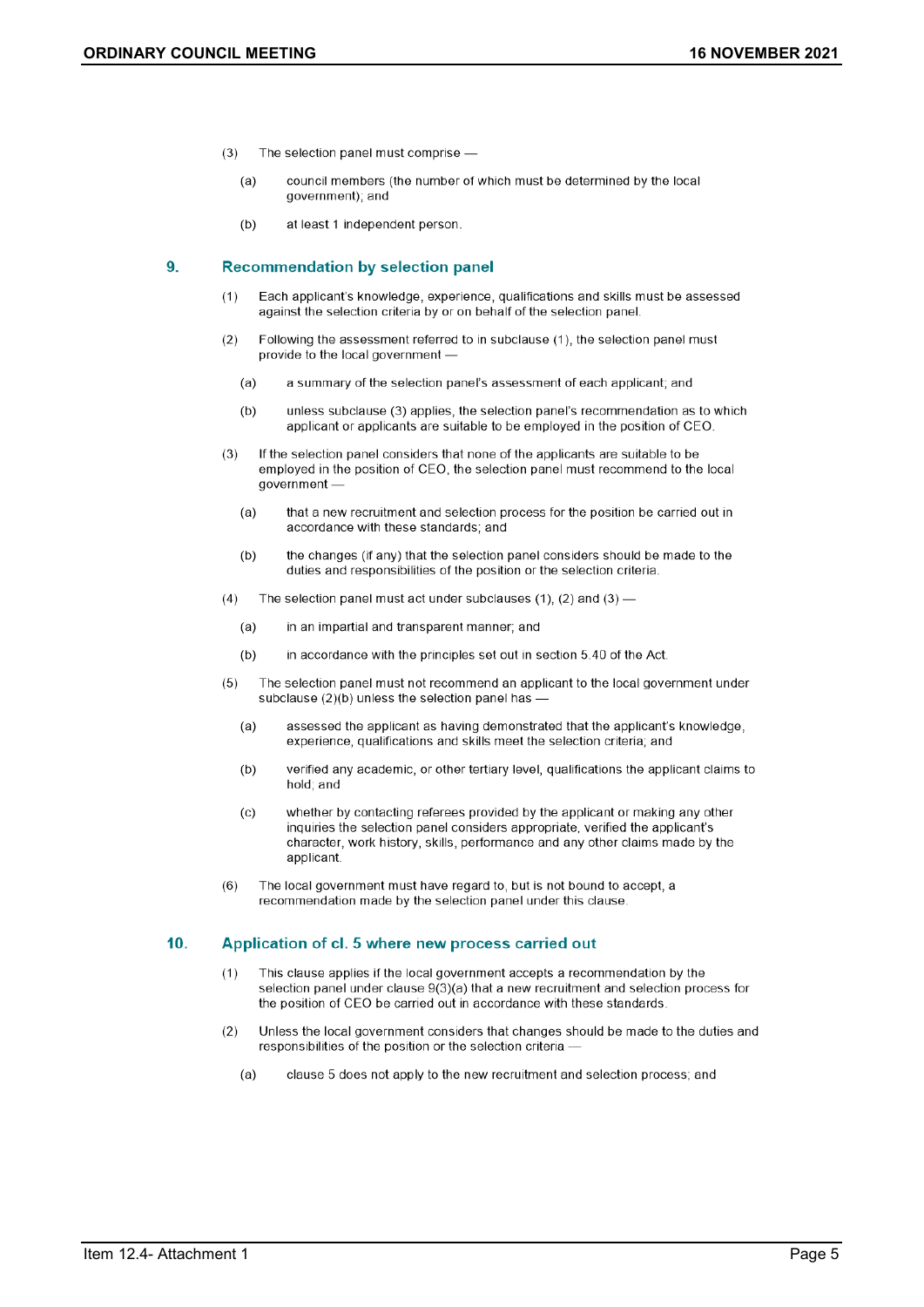the job description form previously approved by the local government under  $(b)$ clause 5(2) is the job description form for the purposes of the new recruitment and selection process.

#### $11.$ Offer of employment in position of CEO

Before making an applicant an offer of employment in the position of CEO, the local government must, by resolution of an absolute majority of the council, approve -

- the making of the offer of employment to the applicant; and  $(a)$
- the proposed terms of the contract of employment to be entered into by the local  $(b)$ government and the applicant.

#### $12.$ Variations to proposed terms of contract of employment

- $(1)$ This clause applies if an applicant who is made an offer of employment in the position of CEO under clause 11 negotiates with the local government a contract of employment (the negotiated contract) containing terms different to the proposed terms approved by the local government under clause 11(b).
- $(2)$ Before entering into the negotiated contract with the applicant, the local government must, by resolution of an absolute majority of the council, approve the terms of the negotiated contract.

#### $13.$ Recruitment to be undertaken on expiry of certain CEO contracts

In this clause - $(1)$ 

> commencement day means the day on which the Local Government (Administration) Amendment Regulations 2021 regulation 6 comes into operation.

- $(2)$ This clause applies if
	- upon the expiry of the contract of employment of the person (the incumbent CEO)  $(a)$ who holds the position of CEO -
		- $(i)$ the incumbent CEO will have held the position for a period of 10 or more consecutive years, whether that period commenced before, on or after commencement day; and
		- a period of 10 or more consecutive years has elapsed since a recruitment  $(ii)$ and selection process for the position was carried out, whether that process was carried out before, on or after commencement day; and
	- $(b)$ the incumbent CEO has notified the local government that they wish to have their contract of employment renewed upon its expiry.
- Before the expiry of the incumbent CEO's contract of employment, the local  $(3)$ government must carry out a recruitment and selection process in accordance with these standards to select a person to be employed in the position of CEO after the expiry of the incumbent CEO's contract of employment.
- This clause does not prevent the incumbent CEO's contract of employment from being  $(4)$ renewed upon its expiry if the incumbent CEO is selected in the recruitment and selection process referred to in subclause (3) to be employed in the position of CEO.

#### 14. **Confidentiality of information**

The local government must ensure that information provided to, or obtained by, the local government in the course of a recruitment and selection process for the position of CEO is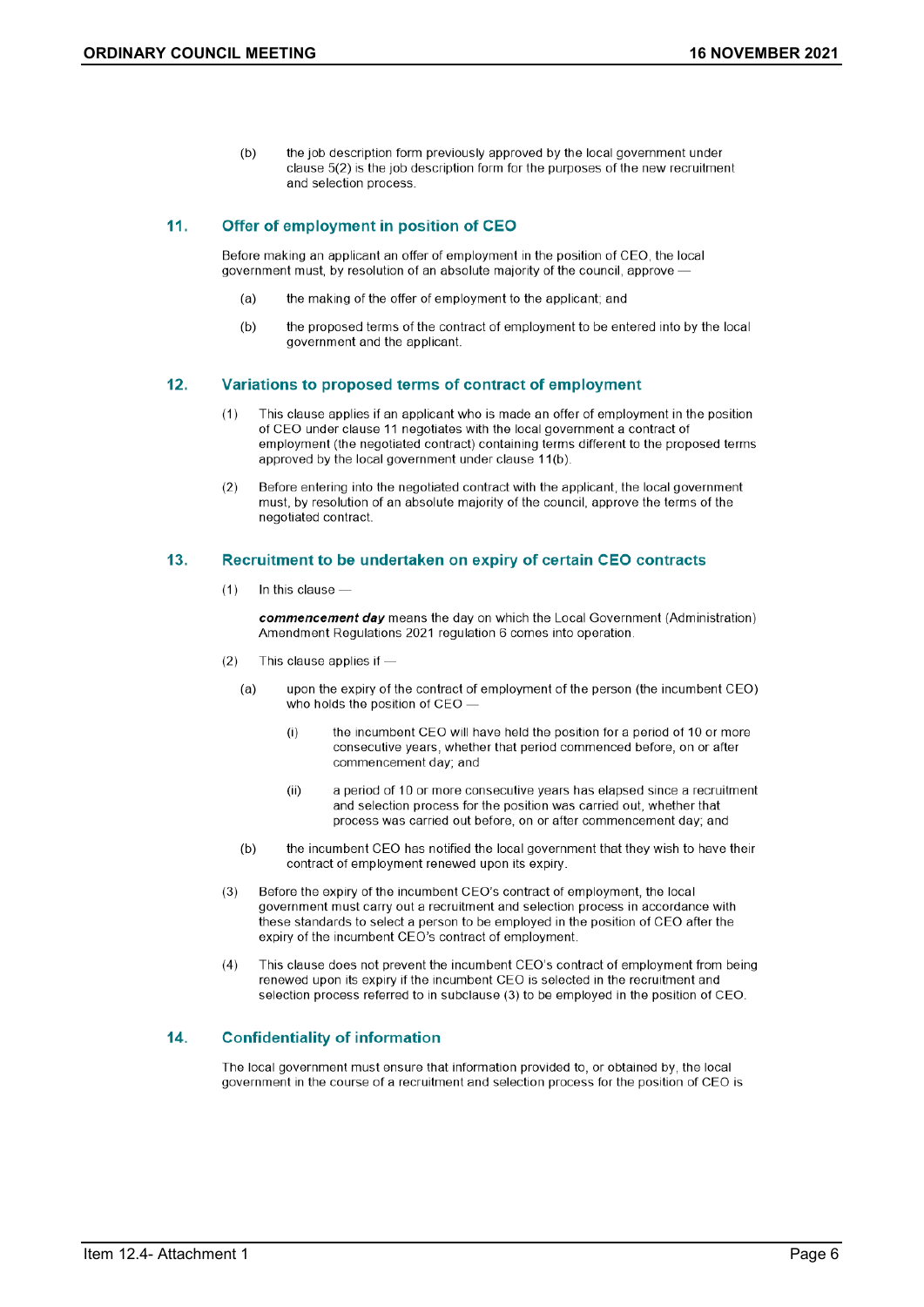not disclosed, or made use of, except for the purpose of, or in connection with, that recruitment and selection process.

## Division 3 - Standards for review of performance of CEOs

#### $15.$ **Overview of Division**

This Division sets out standards to be observed by the local government in relation to the review of the performance of CEOs.

## 16. Performance review process to be agreed between local government and CEO

- The local government and the CEO must agree on - $(1)$ 
	- $(a)$ the process by which the CEO's performance will be reviewed; and
	- any performance criteria to be met by the CEO that are in addition to the  $(b)$ contractual performance criteria
- Without limiting subclause (1), the process agreed under subclause (1)(a) must be  $(2)$ consistent with clauses 17, 18 and 19.
- The matters referred to in subclause (1) must be set out in a written document.  $(3)$

#### $17.$ **Carrying out a performance review**

- A review of the performance of the CEO by the local government must be carried out  $(1)$ in an impartial and transparent manner.
- $(2)$ The local government must
	- collect evidence regarding the CEO's performance in respect of the contractual  $(a)$ performance criteria and any additional performance criteria in a thorough and comprehensive manner; and
	- review the CEO's performance against the contractual performance criteria and  $(b)$ any additional performance criteria, based on that evidence.

#### 18. **Endorsement of performance review by local government**

Following a review of the performance of the CEO, the local government must, by resolution of an absolute majority of the council, endorse the review.

#### 19. CEO to be notified of results of performance review

After the local government has endorsed a review of the performance of the CEO under clause 18, the local government must inform the CEO in writing of -

- $(a)$ the results of the review; and
- if the review identifies any issues about the performance of the CEO how the  $(b)$ local government proposes to address and manage those issues.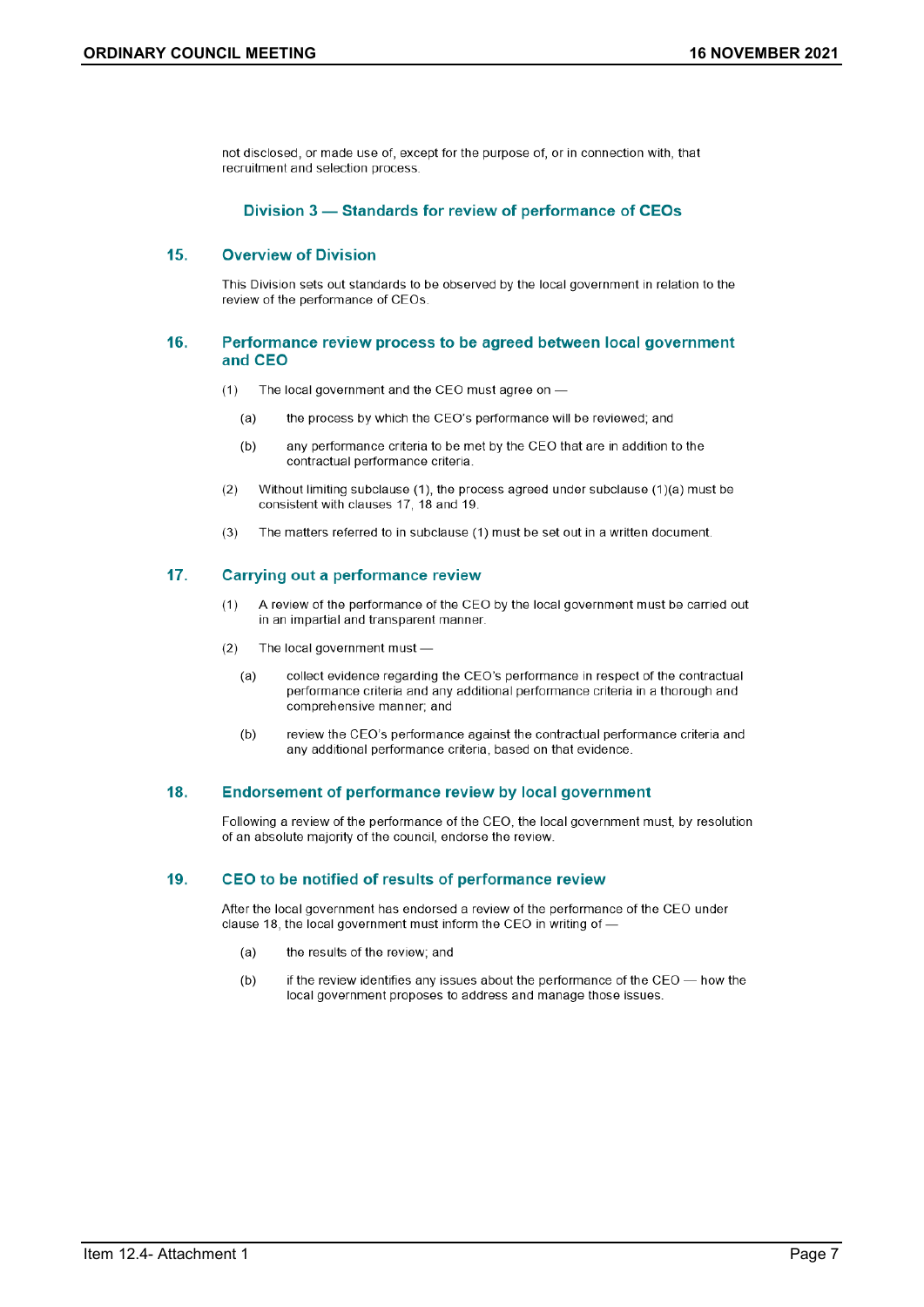## Division 4 – Standards for termination of employment of CEOs

#### 20. **Overview of Division**

This Division sets out standards to be observed by the local government in relation to the termination of the employment of CEOs.

#### $21.$ **General principles applying to any termination**

- $(1)$ The local government must make decisions relating to the termination of the employment of a CEO in an impartial and transparent manner.
- The local government must accord a CEO procedural fairness in relation to the  $(2)$ process for the termination of the CEO's employment, including
	- informing the CEO of the CEO's rights, entitlements and responsibilities in  $(a)$ relation to the termination process; and
	- notifying the CEO of any allegations against the CEO; and  $(b)$
	- giving the CEO a reasonable opportunity to respond to the allegations; and  $(c)$
	- genuinely considering any response given by the CEO in response to the  $(d)$ allegations.

## 22. Additional principles applying to termination for performance related reasons

- This clause applies if the local government proposes to terminate the employment of a  $(1)$ CEO for reasons related to the CEO's performance.
- $(2)$ The local government must not terminate the CEO's employment unless the local government has
	- in the course of carrying out the review of the CEO's performance referred to in  $(a)$ subclause (3) or any other review of the CEO's performance, identified any issues (the performance issues) related to the performance of the CEO; and
	- $(b)$ informed the CEO of the performance issues: and
	- $(c)$ given the CEO a reasonable opportunity to address, and implement a plan to remedy, the performance issues; and
	- determined that the CEO has not remedied the performance issues to the  $(d)$ satisfaction of the local government.
- The local government must not terminate the CEO's employment unless the local  $(3)$ government has, within the preceding 12 month period, reviewed the performance of the CEO under section 5.38(1) of the Act.

#### 23. **Decision to terminate**

Any decision by the local government to terminate the employment of a CEO must be made by resolution of an absolute majority of the council.